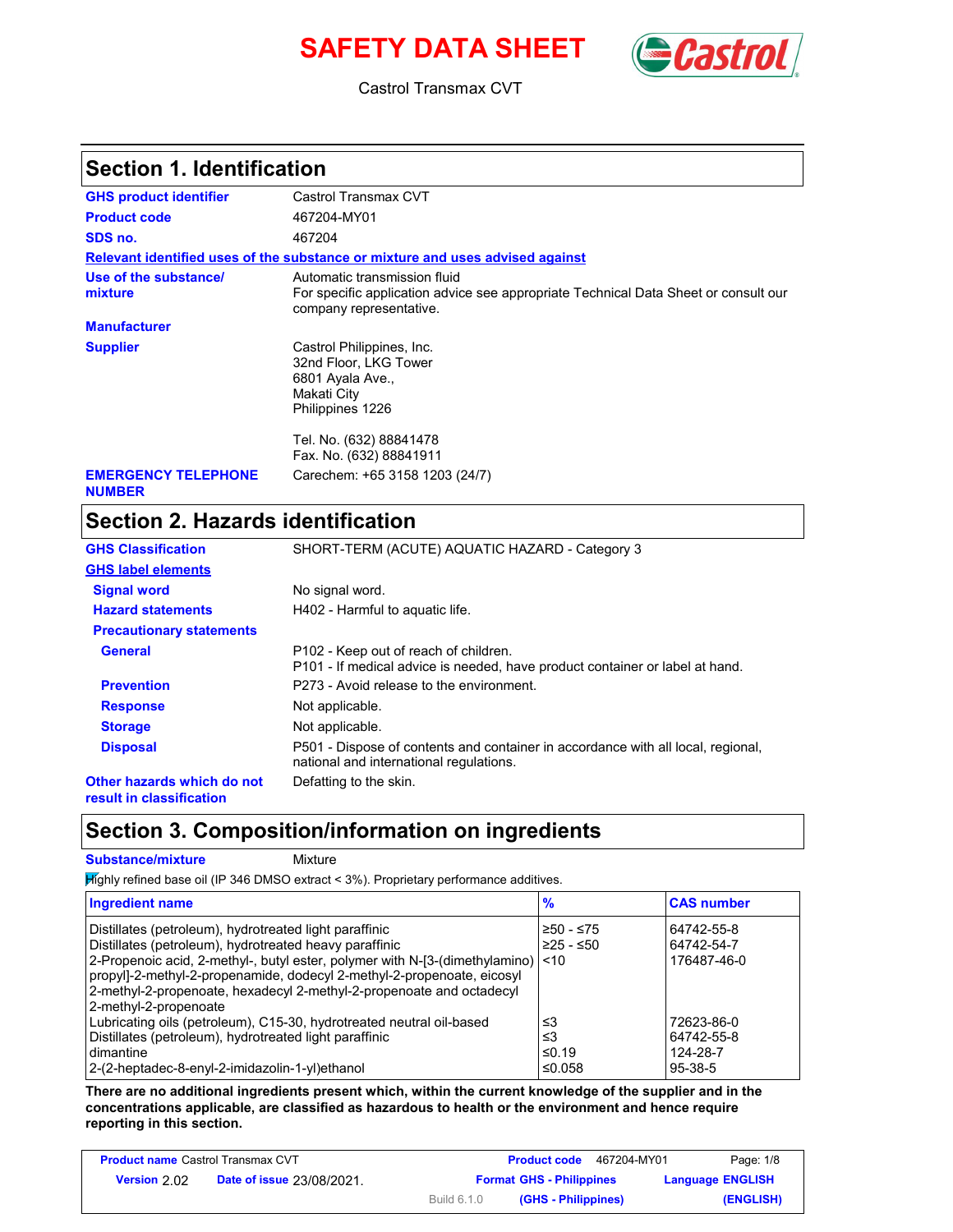**Occupational exposure limits, if available, are listed in Section 8.**

### **Section 4. First aid measures**

### **Description of necessary first aid measures**

| Eye contact                                        | In case of contact, immediately flush eyes with plenty of water for at least 15 minutes.<br>Eyelids should be held away from the eyeball to ensure thorough rinsing. Check for<br>and remove any contact lenses. Get medical attention.                                                        |
|----------------------------------------------------|------------------------------------------------------------------------------------------------------------------------------------------------------------------------------------------------------------------------------------------------------------------------------------------------|
| <b>Inhalation</b>                                  | If inhaled, remove to fresh air. In case of inhalation of decomposition products in a<br>fire, symptoms may be delayed. The exposed person may need to be kept under<br>medical surveillance for 48 hours. Get medical attention if symptoms occur.                                            |
| <b>Skin contact</b>                                | Wash skin thoroughly with soap and water or use recognised skin cleanser.<br>Remove contaminated clothing and shoes. Wash clothing before reuse. Clean<br>shoes thoroughly before reuse. Get medical attention if symptoms occur.                                                              |
| <b>Ingestion</b>                                   | Do not induce vomiting unless directed to do so by medical personnel. Never give<br>anything by mouth to an unconscious person. If unconscious, place in recovery<br>position and get medical attention immediately. Get medical attention if adverse<br>health effects persist or are severe. |
| <b>Protection of first-aiders</b>                  | No action shall be taken involving any personal risk or without suitable training. It<br>may be dangerous to the person providing aid to give mouth-to-mouth resuscitation.                                                                                                                    |
| Mest important ormatomoloffects, coute and delayed |                                                                                                                                                                                                                                                                                                |

#### **Most important symptoms/effects, acute and delayed**

See Section 11 for more detailed information on health effects and symptoms.

#### **Notes to physician Specific treatments Indication of immediate medical attention and special treatment needed, if necessary** No specific treatment. Treatment should in general be symptomatic and directed to relieving any effects. In case of inhalation of decomposition products in a fire, symptoms may be delayed. The exposed person may need to be kept under medical surveillance for 48 hours.

### **Section 5. Firefighting measures**

| <b>Extinguishing media</b>                               |                                                                                                                                                                                                                                                                          |
|----------------------------------------------------------|--------------------------------------------------------------------------------------------------------------------------------------------------------------------------------------------------------------------------------------------------------------------------|
| <b>Suitable</b>                                          | Use foam or all-purpose dry chemical to extinguish.                                                                                                                                                                                                                      |
| <b>Not suitable</b>                                      | Do not use water jet.                                                                                                                                                                                                                                                    |
| <b>Specific hazards arising</b><br>from the chemical     | Fire water contaminated with this material must be contained and prevented from<br>being discharged to any waterway, sewer or drain. In a fire or if heated, a pressure<br>increase will occur and the container may burst. This material is harmful to aquatic<br>life. |
| <b>Hazardous thermal</b><br>decomposition products       | Combustion products may include the following:<br>carbon oxides $(CO, CO2)$ (carbon monoxide, carbon dioxide)<br>nitrogen oxides ( $NO$ , $NO2$ etc.)                                                                                                                    |
| <b>Special precautions for fire-</b><br>fighters         | No action shall be taken involving any personal risk or without suitable training.<br>Promptly isolate the scene by removing all persons from the vicinity of the incident if<br>there is a fire.                                                                        |
| <b>Special protective</b><br>equipment for fire-fighters | Fire-fighters should wear positive pressure self-contained breathing apparatus<br>(SCBA) and full turnout gear.                                                                                                                                                          |

### **Section 6. Accidental release measures**

|                                  | Personal precautions, protective equipment and emergency procedures                                                                                                                                                                                                                                                                                                                                                               |
|----------------------------------|-----------------------------------------------------------------------------------------------------------------------------------------------------------------------------------------------------------------------------------------------------------------------------------------------------------------------------------------------------------------------------------------------------------------------------------|
| For non-emergency<br>personnel   | Contact emergency personnel. No action shall be taken involving any personal risk<br>or without suitable training. Evacuate surrounding areas. Keep unnecessary and<br>unprotected personnel from entering. Do not touch or walk through spilt material.<br>Avoid breathing vapour or mist. Provide adequate ventilation. Put on appropriate<br>personal protective equipment. Floors may be slippery; use care to avoid falling. |
| For emergency responders         | Entry into a confined space or poorly ventilated area contaminated with vapour, mist<br>or fume is extremely hazardous without the correct respiratory protective equipment<br>and a safe system of work. Wear self-contained breathing apparatus. Wear a<br>suitable chemical protective suit. Chemical resistant boots. See also the<br>information in "For non-emergency personnel".                                           |
| <b>Environmental precautions</b> | Avoid dispersal of spilt material and runoff and contact with soil, waterways, drains<br>and sewers. Inform the relevant authorities if the product has caused environmental<br>pollution (sewers, waterways, soil or air). Water polluting material. May be harmful<br>to the environment if released in large quantities.                                                                                                       |

#### **Methods and material for containment and cleaning up**

| <b>Product name Castrol Transmax CVT</b> |                                  |                    | <b>Product code</b><br>467204-MY01 | Page: 2/8               |
|------------------------------------------|----------------------------------|--------------------|------------------------------------|-------------------------|
| <b>Version 202</b>                       | <b>Date of issue 23/08/2021.</b> |                    | <b>Format GHS - Philippines</b>    | <b>Language ENGLISH</b> |
|                                          |                                  | <b>Build 6.1.0</b> | (GHS - Philippines)                | (ENGLISH)               |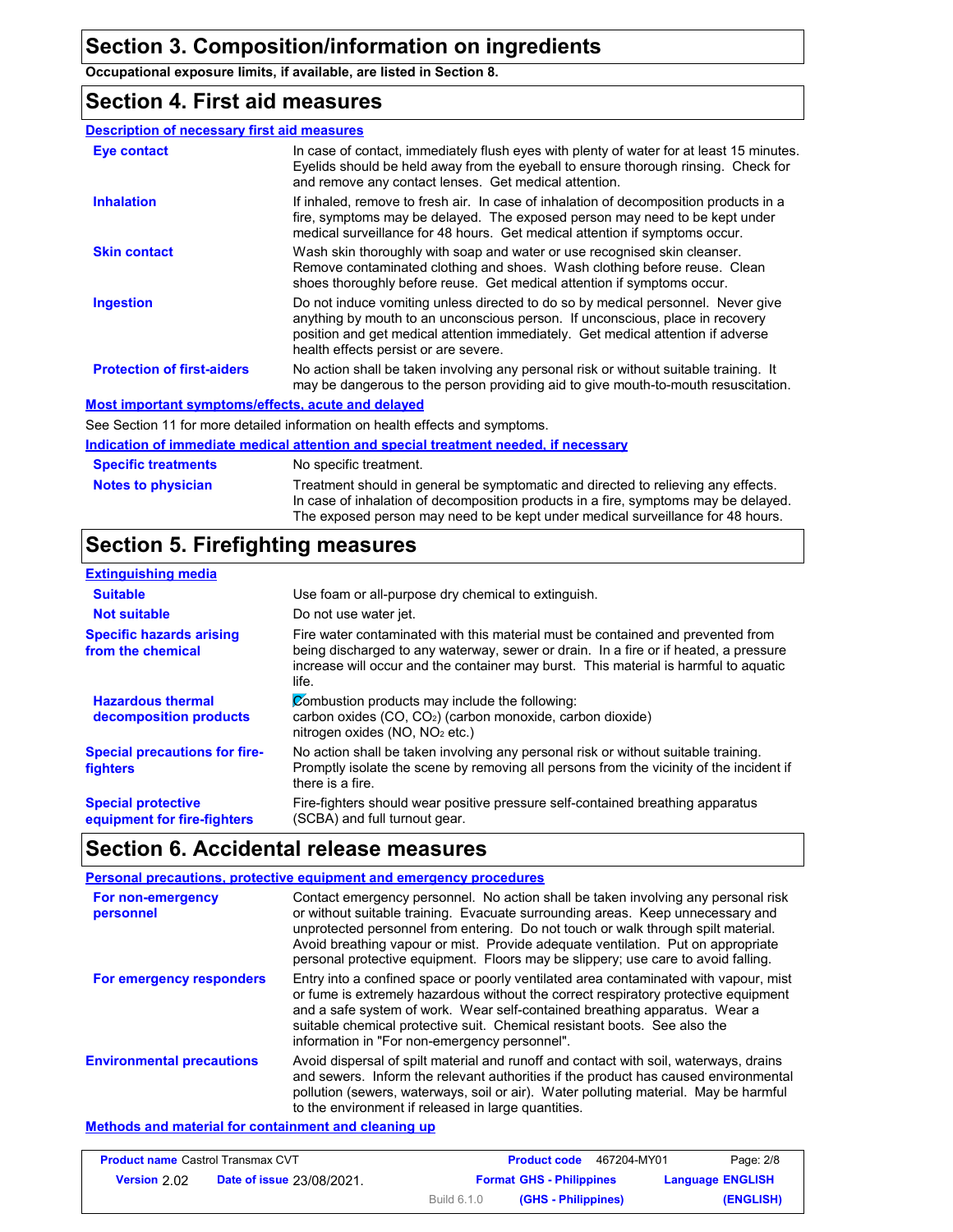| <b>Section 6. Accidental release measures</b> |                                                                                                                                                                                                                                                                                                                                                                                                                                                                                                                          |  |
|-----------------------------------------------|--------------------------------------------------------------------------------------------------------------------------------------------------------------------------------------------------------------------------------------------------------------------------------------------------------------------------------------------------------------------------------------------------------------------------------------------------------------------------------------------------------------------------|--|
| <b>Small spill</b>                            | Stop leak if without risk. Move containers from spill area. Absorb with an inert<br>material and place in an appropriate waste disposal container. Dispose of via a<br>licensed waste disposal contractor.                                                                                                                                                                                                                                                                                                               |  |
| <b>Large spill</b>                            | Stop leak if without risk. Move containers from spill area. Approach the release<br>from upwind. Prevent entry into sewers, water courses, basements or confined<br>areas. Contain and collect spillage with non-combustible, absorbent material e.g.<br>sand, earth, vermiculite or diatomaceous earth and place in container for disposal<br>according to local regulations. Contaminated absorbent material may pose the<br>same hazard as the spilt product. Dispose of via a licensed waste disposal<br>contractor. |  |

### **Section 7. Handling and storage**

| <b>Precautions for safe handling</b>             |                                                                                                                                                                                                                                                                                                                                                                                                                                                                                                                                                                                                |
|--------------------------------------------------|------------------------------------------------------------------------------------------------------------------------------------------------------------------------------------------------------------------------------------------------------------------------------------------------------------------------------------------------------------------------------------------------------------------------------------------------------------------------------------------------------------------------------------------------------------------------------------------------|
| <b>Protective measures</b>                       | Put on appropriate personal protective equipment (see Section 8). Do not ingest.<br>Avoid contact with eyes, skin and clothing. Avoid breathing vapour or mist. Keep in<br>the original container or an approved alternative made from a compatible material,<br>kept tightly closed when not in use. Empty containers retain product residue and<br>can be hazardous. Do not reuse container. Avoid contact of spilt material and<br>runoff with soil and surface waterways.                                                                                                                  |
| <b>Advice on general</b><br>occupational hygiene | Eating, drinking and smoking should be prohibited in areas where this material is<br>handled, stored and processed. Wash thoroughly after handling. Remove<br>contaminated clothing and protective equipment before entering eating areas. See<br>also Section 8 for additional information on hygiene measures.                                                                                                                                                                                                                                                                               |
| <b>Conditions for safe storage</b>               | Store in accordance with local regulations. Store in original container protected from<br>direct sunlight in a dry, cool and well-ventilated area, away from incompatible<br>materials (see Section 10) and food and drink. Keep container tightly closed and<br>sealed until ready for use. Store and use only in equipment/containers designed for<br>use with this product. Containers that have been opened must be carefully resealed<br>and kept upright to prevent leakage. Do not store in unlabelled containers. Use<br>appropriate containment to avoid environmental contamination. |
| <b>Not suitable</b>                              | Prolonged exposure to elevated temperature                                                                                                                                                                                                                                                                                                                                                                                                                                                                                                                                                     |

### **Section 8. Exposure controls/personal protection**

### **Control parameters**

### **Occupational exposure limits**

| <b>Ingredient name</b>                                               | <b>Exposure limits</b>                                                            |
|----------------------------------------------------------------------|-----------------------------------------------------------------------------------|
| Distillates (petroleum), hydrotreated light paraffinic               | TLV (Philippines).<br>TLV: 5 mg/m <sup>3</sup> 8 hours. Issued/Revised:<br>1/1978 |
| Distillates (petroleum), hydrotreated heavy paraffinic               | TLV (Philippines).<br>TLV: 5 mg/m <sup>3</sup> 8 hours. Issued/Revised:<br>1/1978 |
| Lubricating oils (petroleum), C15-30, hydrotreated neutral oil-based | TLV (Philippines).<br>TLV: 5 mg/m <sup>3</sup> 8 hours. Issued/Revised:<br>1/1978 |
| Distillates (petroleum), hydrotreated light paraffinic               | TLV (Philippines).<br>TLV: 5 mg/m <sup>3</sup> 8 hours. Issued/Revised:<br>1/1978 |

Whilst specific OELs for certain components may be shown in this section, other components may be present in any mist, vapour or dust produced. Therefore, the specific OELs may not be applicable to the product as a whole and are provided for guidance only.

**Recommended monitoring procedures**

If this product contains ingredients with exposure limits, personal, workplace atmosphere or biological monitoring may be required to determine the effectiveness of the ventilation or other control measures and/or the necessity to use respiratory protective equipment. Reference should be made to appropriate monitoring standards. Reference to national guidance documents for methods for the determination of hazardous substances will also be required.

| <b>Product name Castrol Transmax CVT</b> |                                  |             | 467204-MY01<br><b>Product code</b> | Page: 3/8               |
|------------------------------------------|----------------------------------|-------------|------------------------------------|-------------------------|
| Version 2.02                             | <b>Date of issue 23/08/2021.</b> |             | <b>Format GHS - Philippines</b>    | <b>Language ENGLISH</b> |
|                                          |                                  | Build 6.1.0 | (GHS - Philippines)                | (ENGLISH)               |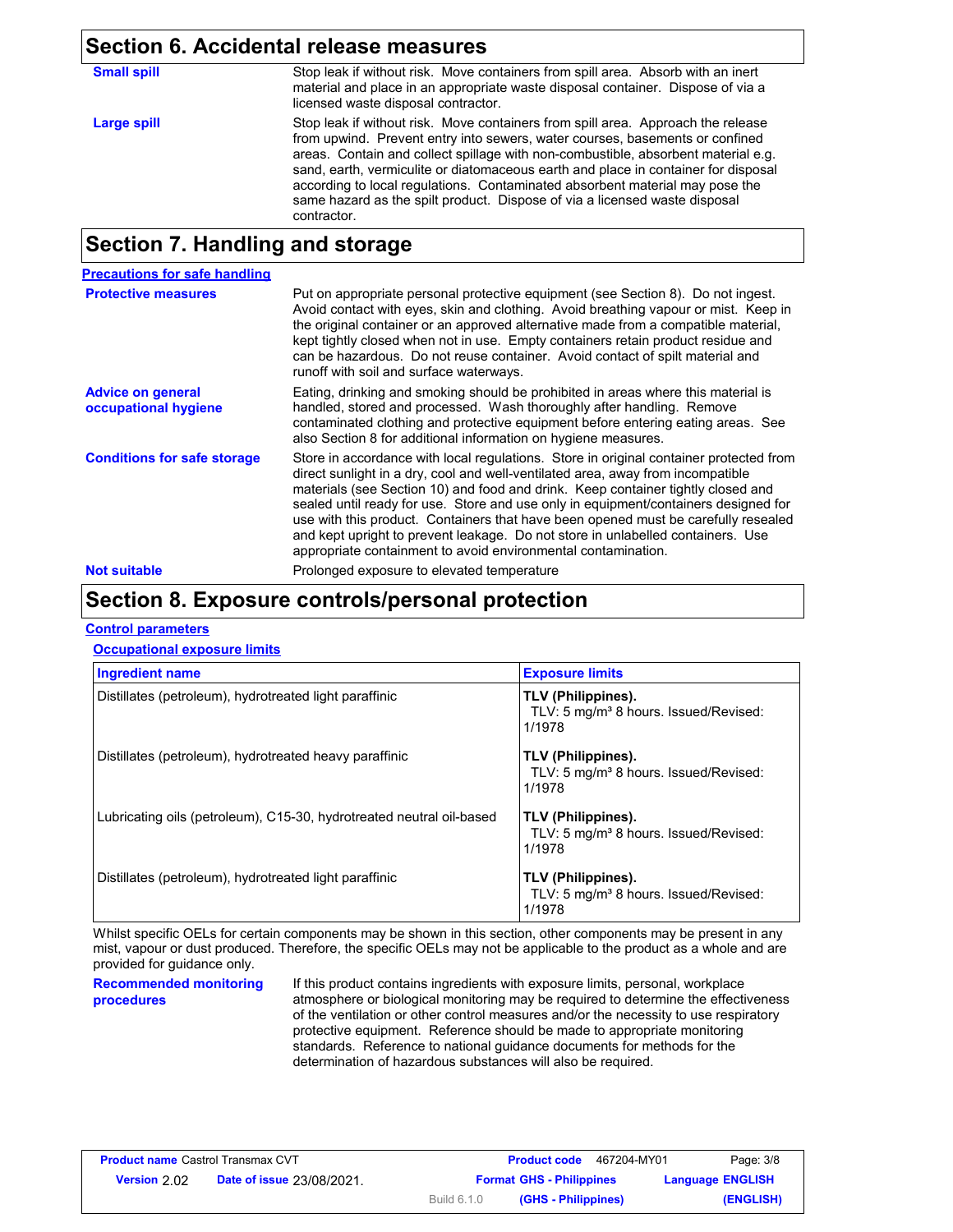## **Section 8. Exposure controls/personal protection**

| <b>Appropriate engineering</b><br>controls | Provide exhaust ventilation or other engineering controls to keep the relevant<br>airborne concentrations below their respective occupational exposure limits.<br>All activities involving chemicals should be assessed for their risks to health, to<br>ensure exposures are adequately controlled. Personal protective equipment should<br>only be considered after other forms of control measures (e.g. engineering controls)<br>have been suitably evaluated. Personal protective equipment should conform to<br>appropriate standards, be suitable for use, be kept in good condition and properly<br>maintained.<br>Your supplier of personal protective equipment should be consulted for advice on<br>selection and appropriate standards. For further information contact your national<br>organisation for standards.<br>The final choice of protective equipment will depend upon a risk assessment. It is<br>important to ensure that all items of personal protective equipment are compatible. |
|--------------------------------------------|---------------------------------------------------------------------------------------------------------------------------------------------------------------------------------------------------------------------------------------------------------------------------------------------------------------------------------------------------------------------------------------------------------------------------------------------------------------------------------------------------------------------------------------------------------------------------------------------------------------------------------------------------------------------------------------------------------------------------------------------------------------------------------------------------------------------------------------------------------------------------------------------------------------------------------------------------------------------------------------------------------------|
| <b>Environmental exposure</b><br>controls  | Emissions from ventilation or work process equipment should be checked to ensure<br>they comply with the requirements of environmental protection legislation. In some<br>cases, fume scrubbers, filters or engineering modifications to the process equipment<br>will be necessary to reduce emissions to acceptable levels.                                                                                                                                                                                                                                                                                                                                                                                                                                                                                                                                                                                                                                                                                 |
| <b>Individual protection measures</b>      |                                                                                                                                                                                                                                                                                                                                                                                                                                                                                                                                                                                                                                                                                                                                                                                                                                                                                                                                                                                                               |
| <b>Hygiene measures</b>                    | Wash hands, forearms and face thoroughly after handling chemical products, before<br>eating, smoking and using the lavatory and at the end of the working period.<br>Appropriate techniques should be used to remove potentially contaminated clothing.<br>Wash contaminated clothing before reusing. Ensure that eyewash stations and<br>safety showers are close to the workstation location.                                                                                                                                                                                                                                                                                                                                                                                                                                                                                                                                                                                                               |
| <b>Eye protection</b>                      | Safety glasses with side shields.                                                                                                                                                                                                                                                                                                                                                                                                                                                                                                                                                                                                                                                                                                                                                                                                                                                                                                                                                                             |
| <b>Skin protection</b>                     |                                                                                                                                                                                                                                                                                                                                                                                                                                                                                                                                                                                                                                                                                                                                                                                                                                                                                                                                                                                                               |
| <b>Hand protection</b>                     | Wear protective gloves if prolonged or repeated contact is likely. Wear chemical<br>resistant gloves. Recommended: Nitrile gloves. The correct choice of protective<br>gloves depends upon the chemicals being handled, the conditions of work and use,<br>and the condition of the gloves (even the best chemically resistant glove will break<br>down after repeated chemical exposures). Most gloves provide only a short time of<br>protection before they must be discarded and replaced. Because specific work<br>environments and material handling practices vary, safety procedures should be<br>developed for each intended application. Gloves should therefore be chosen in<br>consultation with the supplier/manufacturer and with a full assessment of the<br>working conditions.                                                                                                                                                                                                               |
| <b>Skin protection</b>                     | Use of protective clothing is good industrial practice.<br>Personal protective equipment for the body should be selected based on the task<br>being performed and the risks involved and should be approved by a specialist<br>before handling this product.<br>Cotton or polyester/cotton overalls will only provide protection against light<br>superficial contamination that will not soak through to the skin. Overalls should be<br>laundered on a regular basis. When the risk of skin exposure is high (e.g. when<br>cleaning up spillages or if there is a risk of splashing) then chemical resistant aprons<br>and/or impervious chemical suits and boots will be required.                                                                                                                                                                                                                                                                                                                         |
| <b>Other skin protection</b>               | Appropriate footwear and any additional skin protection measures should be<br>selected based on the task being performed and the risks involved and should be<br>approved by a specialist before handling this product.                                                                                                                                                                                                                                                                                                                                                                                                                                                                                                                                                                                                                                                                                                                                                                                       |
| <b>Respiratory protection</b>              | In case of insufficient ventilation, wear suitable respiratory equipment.<br>The correct choice of respiratory protection depends upon the chemicals being<br>handled, the conditions of work and use, and the condition of the respiratory<br>equipment. Safety procedures should be developed for each intended application.<br>Respiratory protection equipment should therefore be chosen in consultation with<br>the supplier/manufacturer and with a full assessment of the working conditions.                                                                                                                                                                                                                                                                                                                                                                                                                                                                                                         |

# **Section 9. Physical and chemical properties**

| <b>Appearance</b>      |                 |
|------------------------|-----------------|
| <b>Physical state</b>  | Liguid.         |
| <b>Colour</b>          | Red. [Light]    |
| <b>Odour</b>           | Not available.  |
| <b>Odour threshold</b> | Not available.  |
| pH                     | Not applicable. |
| <b>Melting point</b>   | Not available.  |
| <b>Boiling point</b>   | Not available.  |

| <b>Product name Castrol Transmax CVT</b> |                                  |                    | <b>Product code</b>             | 467204-MY01 | Page: 4/8               |
|------------------------------------------|----------------------------------|--------------------|---------------------------------|-------------|-------------------------|
| Version 2.02                             | <b>Date of issue 23/08/2021.</b> |                    | <b>Format GHS - Philippines</b> |             | <b>Language ENGLISH</b> |
|                                          |                                  | <b>Build 6.1.0</b> | (GHS - Philippines)             |             | (ENGLISH)               |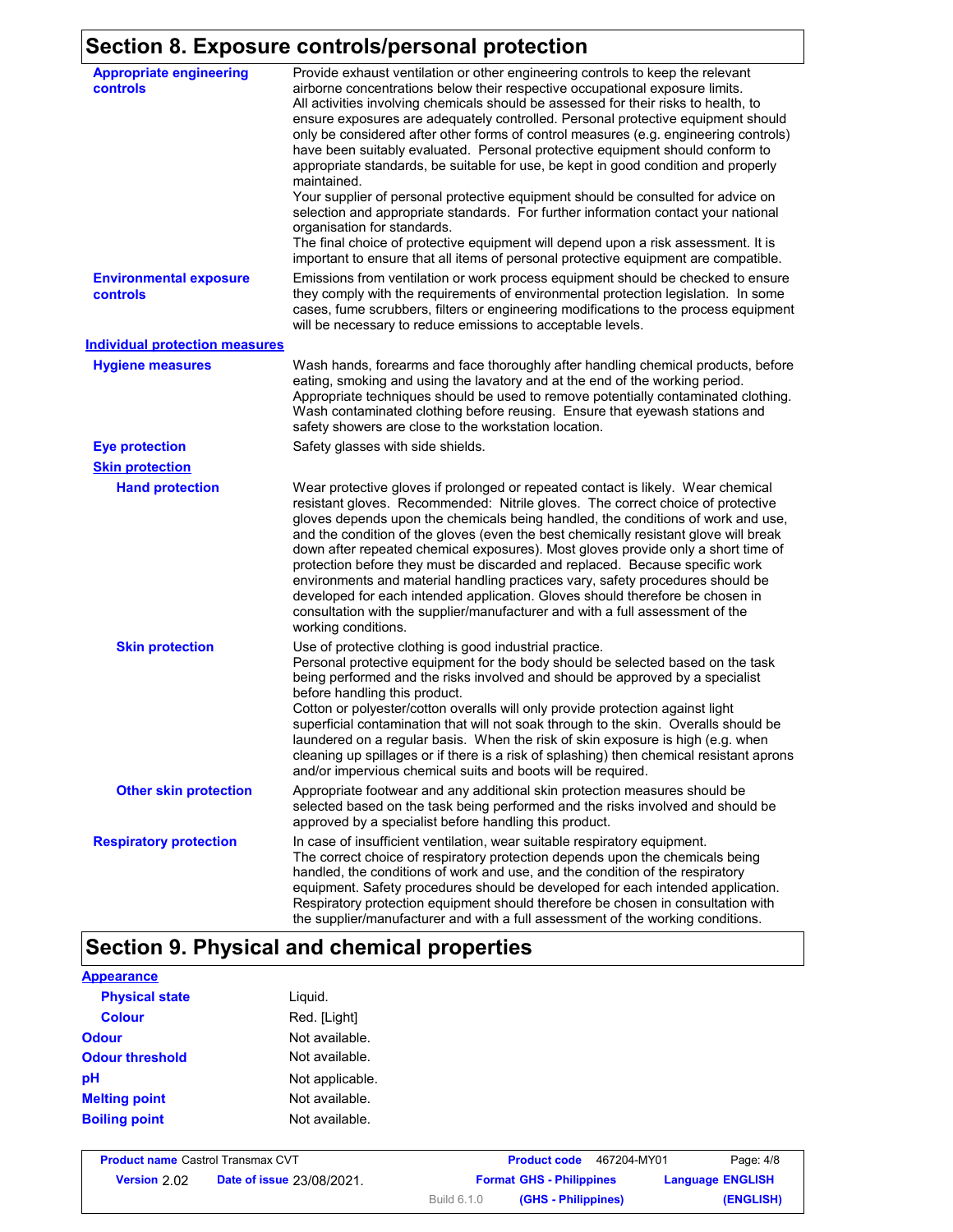## **Section 9. Physical and chemical properties**

| <b>Drop Point</b>                                 | Not available.                                                                                                    |
|---------------------------------------------------|-------------------------------------------------------------------------------------------------------------------|
| <b>Pour point</b>                                 | -51 °C                                                                                                            |
| <b>Flash point</b>                                | Closed cup: 200.5°C (392.9°F) [Pensky-Martens.]<br>Open cup: 214°C (417.2°F) [Cleveland.]                         |
| <b>Evaporation rate</b>                           | Not available.                                                                                                    |
| <b>Flammability (solid, gas)</b>                  | Not applicable. Based on - Physical state                                                                         |
| Lower and upper explosive<br>(flammable) limits   | Not available.                                                                                                    |
| <b>Vapour pressure</b>                            | Not available.                                                                                                    |
| <b>Vapour density</b>                             | Not available.                                                                                                    |
| <b>Relative density</b>                           | Not available.                                                                                                    |
| <b>Density</b>                                    | <1000 kg/m <sup>3</sup> (<1 g/cm <sup>3</sup> ) at 15 <sup>°</sup> C                                              |
| <b>Solubility</b>                                 | insoluble in water.                                                                                               |
| <b>Partition coefficient: n-</b><br>octanol/water | Not available.                                                                                                    |
| <b>Auto-ignition temperature</b>                  | Not available.                                                                                                    |
| <b>Decomposition temperature</b>                  | Not available.                                                                                                    |
| <b>Viscosity</b>                                  | Kinematic: 34.2 mm <sup>2</sup> /s (34.2 cSt) at 40°C<br>Kinematic: 7.152 mm <sup>2</sup> /s (7.152 cSt) at 100°C |

## **Section 10. Stability and reactivity**

| <b>Reactivity</b>                            | No specific test data available for this product. Refer to Conditions to avoid and<br>Incompatible materials for additional information.                                |  |
|----------------------------------------------|-------------------------------------------------------------------------------------------------------------------------------------------------------------------------|--|
| <b>Chemical stability</b>                    | The product is stable.                                                                                                                                                  |  |
| <b>Possibility of hazardous</b><br>reactions | Under normal conditions of storage and use, hazardous reactions will not occur.<br>Under normal conditions of storage and use, hazardous polymerisation will not occur. |  |
| <b>Conditions to avoid</b>                   | Avoid all possible sources of ignition (spark or flame).                                                                                                                |  |
| Incompatible materials                       | Reactive or incompatible with the following materials: oxidising materials.                                                                                             |  |
| <b>Hazardous decomposition</b><br>products   | Under normal conditions of storage and use, hazardous decomposition products<br>should not be produced.                                                                 |  |

## **Section 11. Toxicological information**

### **Information on toxicological effects**

**Specific target organ toxicity (repeated exposure)**

| <b>Name</b>                                                                                                                    |                                                                                                                             | <b>Category</b> |               | <b>Route of</b><br>exposure                                                    | <b>Target organs</b>        |
|--------------------------------------------------------------------------------------------------------------------------------|-----------------------------------------------------------------------------------------------------------------------------|-----------------|---------------|--------------------------------------------------------------------------------|-----------------------------|
| 2-(2-heptadec-8-enyl-2-imidazolin-1-yl)ethanol                                                                                 |                                                                                                                             | Category 2      |               | oral                                                                           | digestive system,<br>thymus |
| <b>Aspiration hazard</b>                                                                                                       |                                                                                                                             |                 |               |                                                                                |                             |
| <b>Name</b>                                                                                                                    |                                                                                                                             |                 | <b>Result</b> |                                                                                |                             |
| Distillates (petroleum), hydrotreated light paraffinic<br>Lubricating oils (petroleum), C15-30, hydrotreated neutral oil-based |                                                                                                                             |                 |               | <b>ASPIRATION HAZARD - Category 1</b><br><b>ASPIRATION HAZARD - Category 1</b> |                             |
| <b>Information on likely routes</b><br>of exposure                                                                             | Routes of entry anticipated: Dermal, Inhalation.                                                                            |                 |               |                                                                                |                             |
| <b>Potential acute health effects</b>                                                                                          |                                                                                                                             |                 |               |                                                                                |                             |
| Eye contact                                                                                                                    | No known significant effects or critical hazards.                                                                           |                 |               |                                                                                |                             |
| <b>Inhalation</b>                                                                                                              | Exposure to decomposition products may cause a health hazard. Serious effects<br>may be delayed following exposure.         |                 |               |                                                                                |                             |
| <b>Skin contact</b>                                                                                                            | Defatting to the skin. May cause skin dryness and irritation.                                                               |                 |               |                                                                                |                             |
| <b>Ingestion</b>                                                                                                               | No known significant effects or critical hazards.                                                                           |                 |               |                                                                                |                             |
| <b>Symptoms related to the physical, chemical and toxicological characteristics</b>                                            |                                                                                                                             |                 |               |                                                                                |                             |
| Eye contact                                                                                                                    | No specific data.                                                                                                           |                 |               |                                                                                |                             |
| <b>Inhalation</b>                                                                                                              | May be harmful by inhalation if exposure to vapour, mists or fumes resulting from<br>thermal decomposition products occurs. |                 |               |                                                                                |                             |

| <b>Product name Castrol Transmax CVT</b> |                                  |             | 467204-MY01<br><b>Product code</b> | Page: 5/8               |
|------------------------------------------|----------------------------------|-------------|------------------------------------|-------------------------|
| Version 2.02                             | <b>Date of issue 23/08/2021.</b> |             | <b>Format GHS - Philippines</b>    | <b>Language ENGLISH</b> |
|                                          |                                  | Build 6.1.0 | (GHS - Philippines)                | (ENGLISH)               |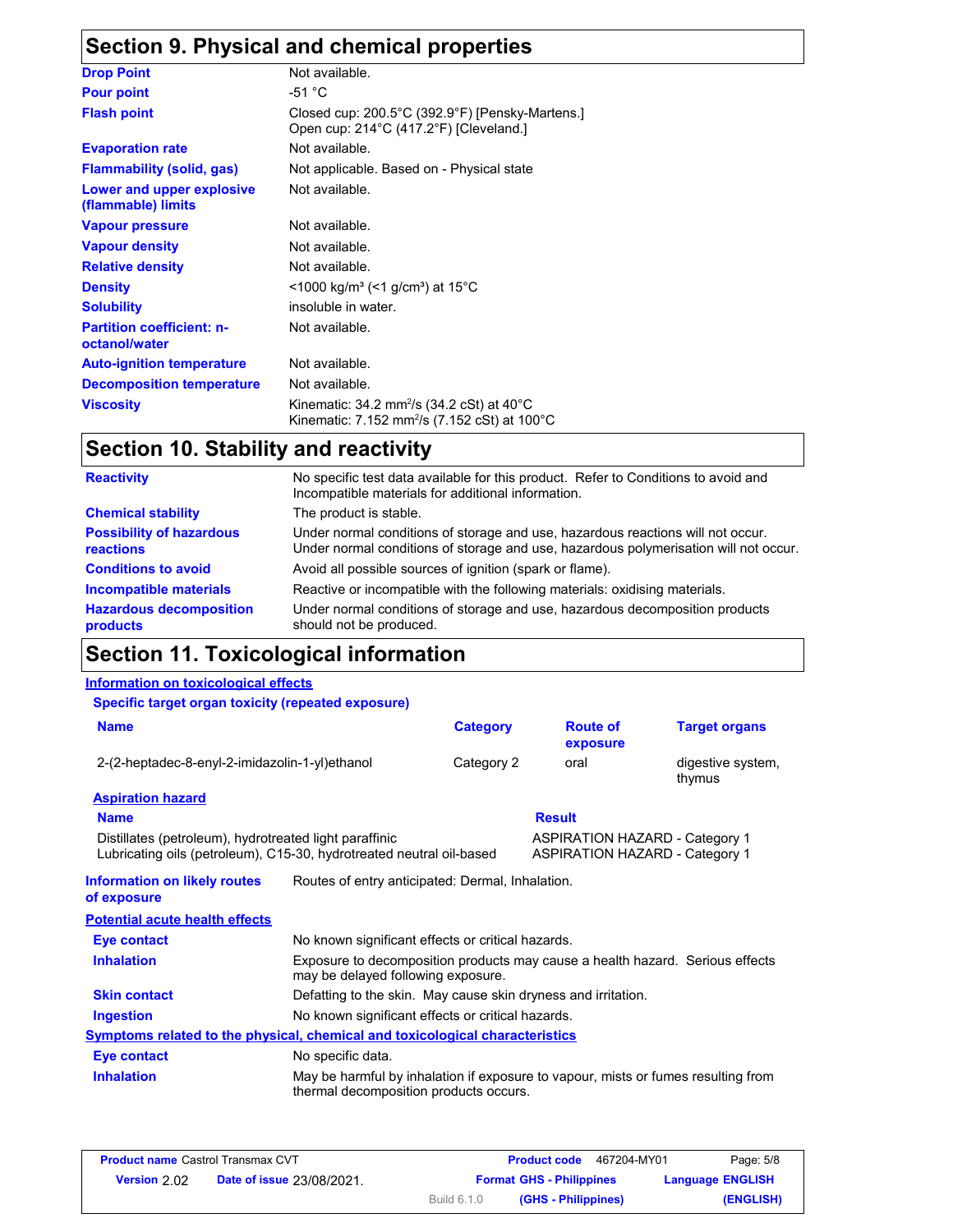### **Section 11. Toxicological information**

| <b>Skin contact</b>                     | Adverse symptoms may include the following:<br>irritation<br>dryness<br>cracking                         |  |
|-----------------------------------------|----------------------------------------------------------------------------------------------------------|--|
| <b>Ingestion</b>                        | No specific data.                                                                                        |  |
|                                         | Delayed and immediate effects as well as chronic effects from short and long-term exposure               |  |
| Eye contact                             | Potential risk of transient stinging or redness if accidental eye contact occurs.                        |  |
| <b>Skin contact</b>                     | Prolonged or repeated contact can defat the skin and lead to irritation, cracking and/<br>or dermatitis. |  |
| <b>Ingestion</b>                        | Ingestion of large quantities may cause nausea and diarrhoea.                                            |  |
| <b>Potential chronic health effects</b> |                                                                                                          |  |
| General                                 | No known significant effects or critical hazards.                                                        |  |
| <b>Carcinogenicity</b>                  | No known significant effects or critical hazards.                                                        |  |
| <b>Mutagenicity</b>                     | No known significant effects or critical hazards.                                                        |  |
| <b>Teratogenicity</b>                   | No known significant effects or critical hazards.                                                        |  |
| <b>Developmental effects</b>            | No known significant effects or critical hazards.                                                        |  |
| <b>Fertility effects</b>                | No known significant effects or critical hazards.                                                        |  |

### **Section 12. Ecological information**

| <b>Environmental effects</b>            | This material is harmful to aquatic life.                                                                                 |
|-----------------------------------------|---------------------------------------------------------------------------------------------------------------------------|
| <b>Persistence and</b><br>degradability |                                                                                                                           |
| Not expected to be rapidly degradable.  |                                                                                                                           |
| <b>Bioaccumulative potential</b>        |                                                                                                                           |
|                                         | This product is not expected to bioaccumulate through food chains in the environment.                                     |
| <b>Mobility</b>                         | Spillages may penetrate the soil causing ground water contamination.                                                      |
| <b>Other adverse effects</b>            | No known significant effects or critical hazards.                                                                         |
| <b>Other ecological information</b>     | Spills may form a film on water surfaces causing physical damage to organisms.<br>Oxygen transfer could also be impaired. |

### **Section 13. Disposal considerations**

**Disposal methods** The generation of waste should be avoided or minimised wherever possible. Significant quantities of waste product residues should not be disposed of via the foul sewer but processed in a suitable effluent treatment plant. Dispose of surplus and non-recyclable products via a licensed waste disposal contractor. Disposal of this product, solutions and any by-products should at all times comply with the requirements of environmental protection and waste disposal legislation and any regional local authority requirements. Waste packaging should be recycled. Incineration or landfill should only be considered when recycling is not feasible. This material and its container must be disposed of in a safe way. Care should be taken when handling emptied containers that have not been cleaned or rinsed out. Empty containers or liners may retain some product residues. Avoid dispersal of spilt material and runoff and contact with soil, waterways, drains and sewers.

|                                          | <b>IMDG</b>                      | <b>IATA</b>                                                |
|------------------------------------------|----------------------------------|------------------------------------------------------------|
| <b>UN number</b>                         | Not regulated.                   | Not regulated.                                             |
| <b>UN proper</b><br>shipping name        |                                  |                                                            |
| <b>Transport hazard</b><br>class(es)     |                                  | ۰                                                          |
| <b>Packing group</b>                     |                                  | ۰                                                          |
| <b>Environmental</b><br><b>hazards</b>   | No.                              | No.                                                        |
| <b>Product name Castrol Transmax CVT</b> |                                  | Page: 6/8<br><b>Product code</b><br>467204-MY01            |
| Version 2.02                             | <b>Date of issue 23/08/2021.</b> | <b>Language ENGLISH</b><br><b>Format GHS - Philippines</b> |
|                                          |                                  | <b>Build 6.1.0</b><br>(GHS - Philippines)<br>(ENGLISH)     |

## **Section 14. Transport information**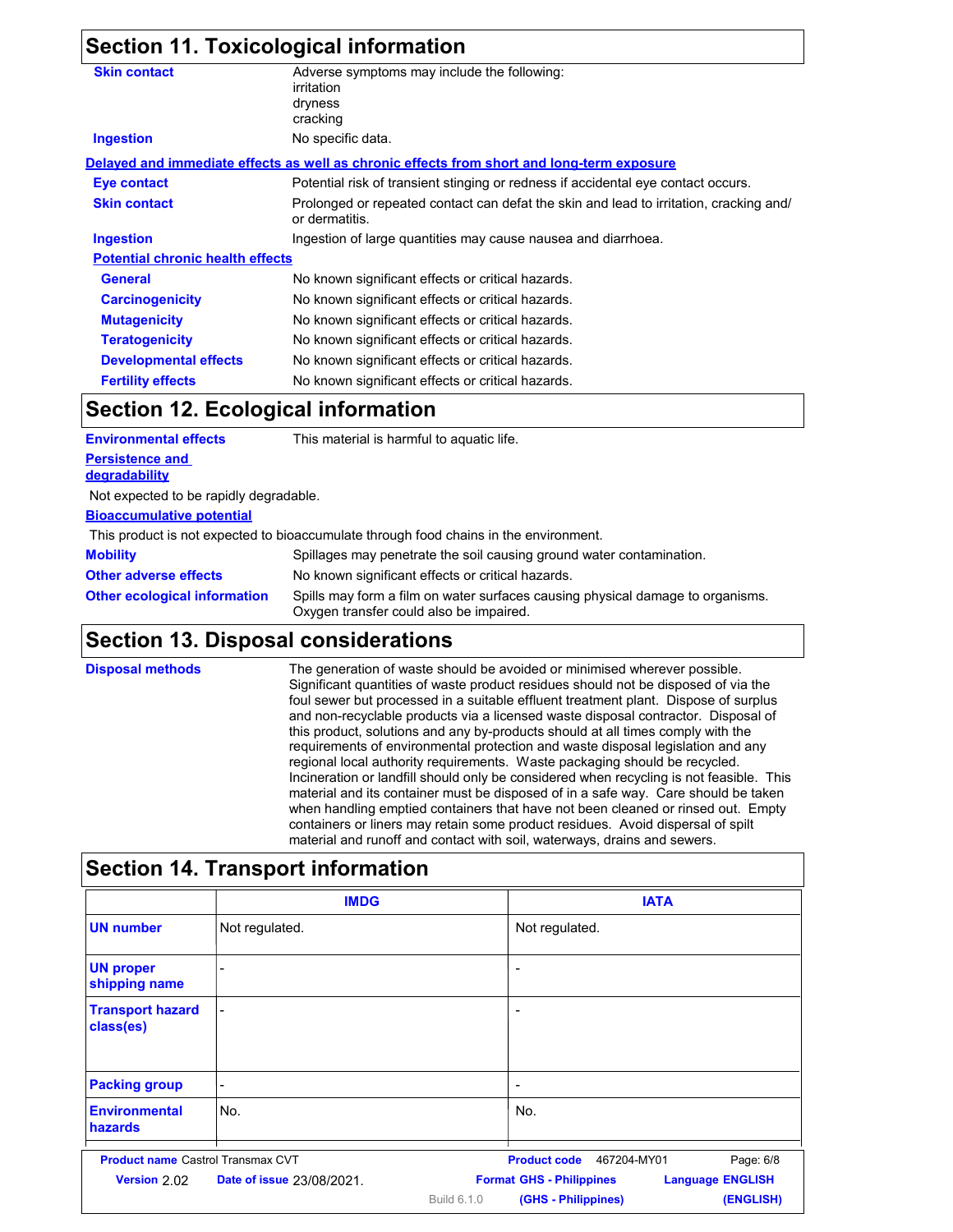| <b>Section 14. Transport information</b> |                |  |
|------------------------------------------|----------------|--|
| <b>Additional</b><br><b>Information</b>  |                |  |
| <b>Special precautions for user</b>      | Not available. |  |

**Transport in bulk according to IMO instruments** Not available.

### **Section 15. Regulatory information**

#### **Regulation according to other foreign laws** All components are active or exempted. All components are listed or exempted. All components are listed or exempted. All components are listed or exempted. All components are listed or exempted. All components are listed or exempted. All components are listed or exempted. **United States inventory (TSCA 8b) Philippines inventory (PICCS) China inventory (IECSC) Canada inventory status Australia inventory (AICS) Korea inventory (KECI) Japan inventory (ENCS) REACH Status** For the REACH status of this product please consult your company contact, as identified in Section 1. **Taiwan Chemical Substances Inventory (TCSI)** All components are listed or exempted.

### **Section 16. Other information**

| <b>History</b>                    |                                                                                                                                                                                                                                                                                                                                                                                                                                                                                                                                                                                                                                                                                                                                                                                                                                                                                                                                                                                                                                                               |
|-----------------------------------|---------------------------------------------------------------------------------------------------------------------------------------------------------------------------------------------------------------------------------------------------------------------------------------------------------------------------------------------------------------------------------------------------------------------------------------------------------------------------------------------------------------------------------------------------------------------------------------------------------------------------------------------------------------------------------------------------------------------------------------------------------------------------------------------------------------------------------------------------------------------------------------------------------------------------------------------------------------------------------------------------------------------------------------------------------------|
| Date of issue/Date of<br>revision | 23/08/2021.                                                                                                                                                                                                                                                                                                                                                                                                                                                                                                                                                                                                                                                                                                                                                                                                                                                                                                                                                                                                                                                   |
| Date of previous issue            | 04/03/2021.                                                                                                                                                                                                                                                                                                                                                                                                                                                                                                                                                                                                                                                                                                                                                                                                                                                                                                                                                                                                                                                   |
| <b>Prepared by</b>                | <b>Product Stewardship</b>                                                                                                                                                                                                                                                                                                                                                                                                                                                                                                                                                                                                                                                                                                                                                                                                                                                                                                                                                                                                                                    |
| <b>Key to abbreviations</b>       | ACGIH = American Conference of Industrial Hygienists<br>CAS Number = Chemical Abstracts Service Registry Number<br>GHS = Globally Harmonized System of Classification and Labelling of Chemicals<br>IATA = International Air Transport Association<br><b>IMDG = International Maritime Dangerous Goods</b><br>OEL = Occupational Exposure Limit<br>REACH = Registration, Evaluation, Authorisation and Restriction of Chemicals<br>Regulation [Regulation (EC) No. 1907/2006]<br>SDS = Safety Data Sheet<br>STEL = Short term exposure limit<br>TWA = Time weighted average<br>UN Number = United Nations Number, a four digit number assigned by the United<br>Nations Committee of Experts on the Transport of Dangerous Goods.<br>Varies = may contain one or more of the following 64741-88-4, 64741-89-5,<br>64741-95-3, 64741-96-4, 64742-01-4, 64742-44-5, 64742-45-6, 64742-52-5,<br>64742-53-6, 64742-54-7, 64742-55-8, 64742-56-9, 64742-57-0, 64742-58-1,<br>64742-62-7, 64742-63-8, 64742-65-0, 64742-70-7, 72623-85-9, 72623-86-0,<br>72623-87-1 |

**Indicates information that has changed from previously issued version.**

### **Notice to reader**

All reasonably practicable steps have been taken to ensure this data sheet and the health, safety and environmental information contained in it is accurate as of the date specified below. No warranty or representation, express or implied is made as to the accuracy or completeness of the data and information in this data sheet.

The data and advice given apply when the product is sold for the stated application or applications. You should not use the product other than for the stated application or applications without seeking advice from BP Group.

It is the user's obligation to evaluate and use this product safely and to comply with all applicable laws and regulations. The BP Group shall not be responsible for any damage or injury resulting from use, other than the stated product use of the material, from any failure to adhere to recommendations, or from any hazards inherent in the nature of the material. Purchasers of the product for supply to a third party for use at work, have a duty to take all necessary steps to ensure

| <b>Product name Castrol Transmax CVT</b> |                                  |                                 | 467204-MY01<br><b>Product code</b> | Page: 7/8               |
|------------------------------------------|----------------------------------|---------------------------------|------------------------------------|-------------------------|
| Version 2.02                             | <b>Date of issue 23/08/2021.</b> | <b>Format GHS - Philippines</b> |                                    | <b>Language ENGLISH</b> |
|                                          |                                  | <b>Build 6.1.0</b>              | (GHS - Philippines)                | (ENGLISH)               |